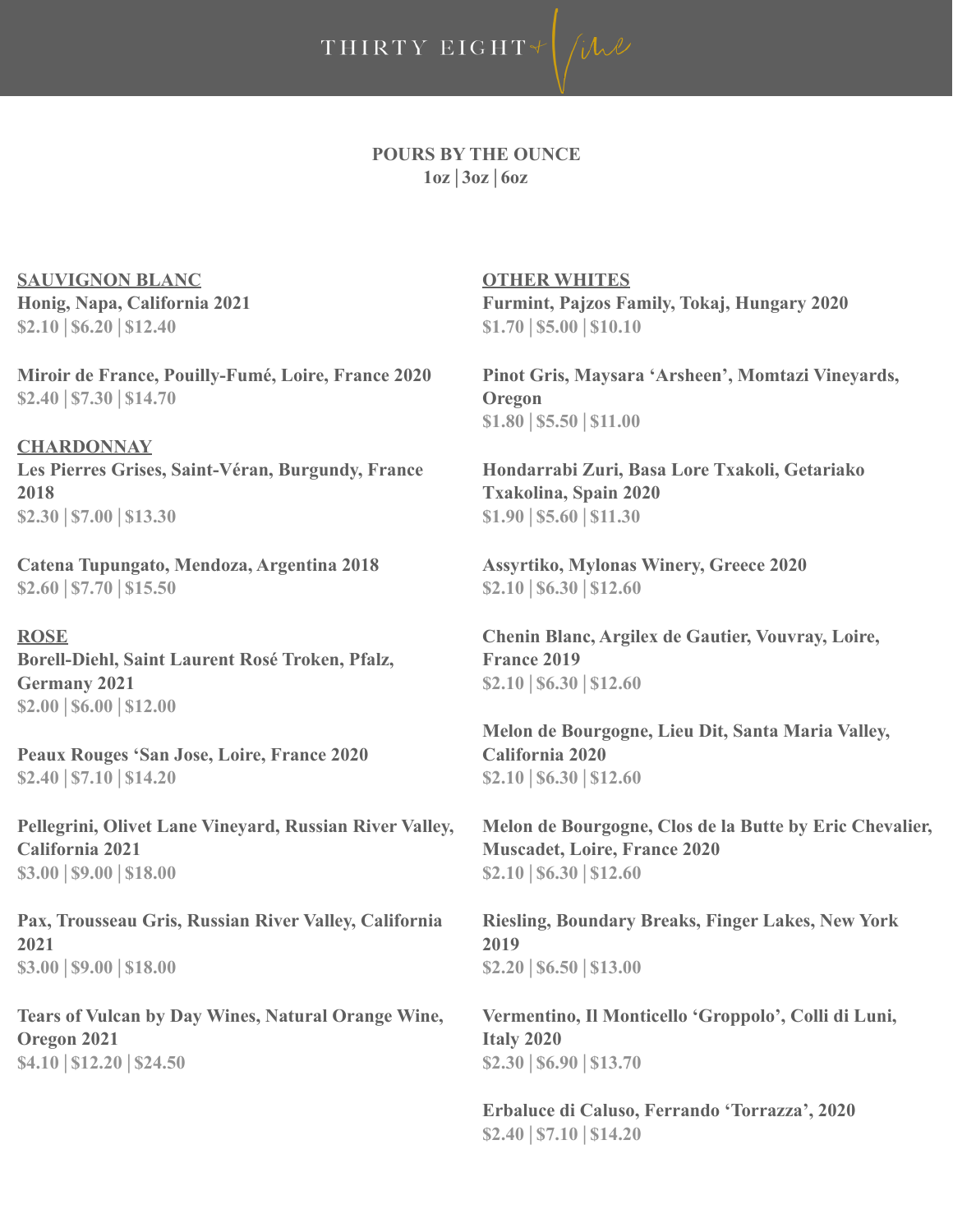## **NEW WORLD REDS**

### **PINOT NOIR**

**Seven Springs 'De Mûres', by Evening Land Vineyards, Eola-Amity Hills, Oregon 2020 \$1.90** ⎜**\$5.60** ⎜**\$11.20 Coldstream by Mac Forbes, Yarra Valley, Australia 2017 \$5.30** ⎜**\$15.80** ⎜**\$31.70** 

## **CABERNET SAUVIGNON**

**Zaha, Toko Vineyard, Paraje Altamira, Mendoza, Argentina \$3.30** ⎜**\$10.00** ⎜**\$20.00 Inglenook, Rutherford, Napa Valley, California 2017 \$6.10** ⎜**\$18.20** ⎜**\$36.50 Anakota, Knights Valley, Sonoma, California 2019 \$7.20** ⎜**\$21.60** ⎜**\$43.20** 

**Forman, Napa Valley, California 2017 \$10.20** ⎜**\$30.60** ⎜**\$61.20** 

## **MERLOT**

**Schooler-Nolan, Horse Heaven Hills, Washington 2019 \$1.80** ⎜**\$5.30** ⎜**\$10.60** 

### **GRENACHE**

**Emmitt-Scorsone 'Old Vines', Dry Creek Valley, Sonoma, California 2019 \$2.50** ⎜**\$7.60** ⎜**\$15.10** 

**ZINFANDEL Turley 'Buck' Cobb Vineyard, Paraje Altamira, Mendoza, Argentina 2017 \$3.60** ⎜**\$10.80** ⎜**\$21.60** 

#### **MALBEC**

**Zaha, Toko Vineyard, Paraje Altamira, Mendoza, Argentina 2017 \$2.70** ⎜**\$8.20** ⎜**\$16.50** 

**PINOTAGE Warwick 'The First Lady', South Africa 2019 \$2.10** ⎜**\$6.30** ⎜**\$12.60** 

# **BLENDS Work Horse by The Austin Winery, Hill Country, Texas 2019 \$2.30** ⎜**\$6.90** ⎜**\$13.80 Vinca Minor Mendocino Natural Blend, California \$2.60** ⎜**\$7.80** ⎜**\$15.50 Pax 'The Vicar', North Coast, California 2018 \$4.30** ⎜**\$12.90** ⎜**\$25.70**

### **OLD WORLD REDS**

### **SPAIN**

**Herederos Del Marqués de Riscal Reserva, Rioja 2017 \$2.20** ⎜**\$6.70** ⎜**\$13.40 Red Thumb Tempranillo, Navarra 2019 \$2.40** ⎜**\$7.20** ⎜**\$14.40** 

#### **FRANCE**

**Domaine David Renaud 'Irancy', Burgundy, France 2018 \$2.30** ⎜**\$7.00** ⎜**\$14.00 Le Clos de Carteries by Christian Venier, Cheverney, Loire France 2020 \$3.10** ⎜**\$9.40** ⎜**\$18.70 Domaine François Lumpp, Givry Premier Cru, Burgundy, France 2014 \$4.40** ⎜**\$13.10** ⎜**\$26.10 E. Guigal, Château de Nalys, Châteauneuf-du-Pape, Rhône,** 

**France 2016 \$7.30** ⎜**\$23.60** ⎜**\$47.20** 

### **ITALY**

**Mastrojanni, Rosso di Montalcino 2018 \$3.40** ⎜**\$10.30** ⎜**\$20.60 Viberti Giovanni 'Buon Padre', Barolo, Italy 2016 \$4.20** ⎜**\$12.60** ⎜**\$25.20 Castello di Volpaia, Chianti Classico Riserva, Italy 2018 \$4.70** ⎜**\$13.90** ⎜**\$27.90 Valadorna, Tuscany, Italy 2016 \$4.90** ⎜**\$14.70** ⎜**\$29.40**